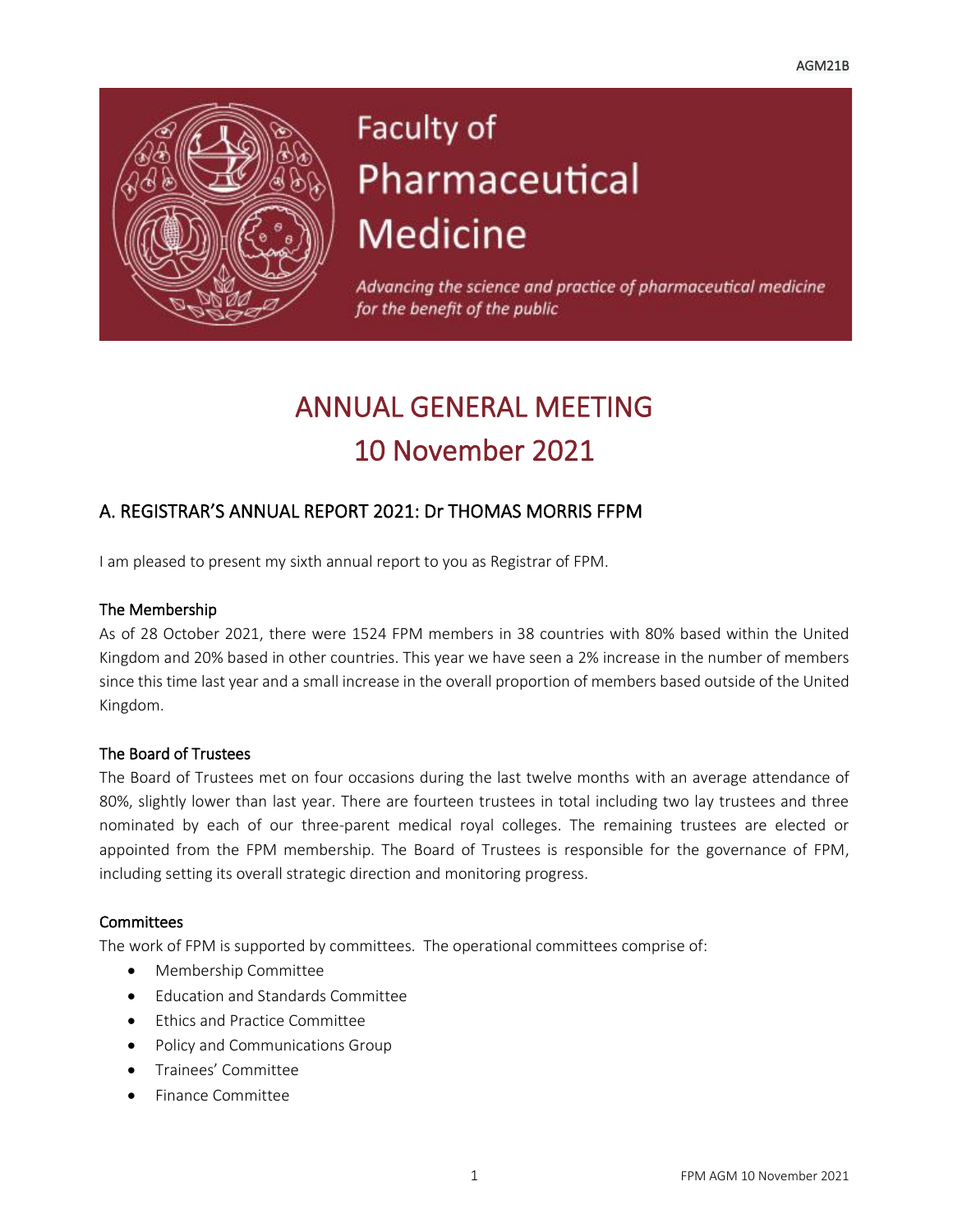Chairs of the above committees together with the four Officers of FPM (President, Vice-President, Treasurer and Registrar), along with senior staff members, are members of the Executive Committee.

A number of new appointments have been made for Committee Chairs and members; these will be announced at the AGM.

As part of the evolution of FPM, the Equality, Diversity and Inclusion Forum was formed to support members at different stages of their careers, highlight barriers that may impede career progression with particular focus on race and gender, influence the development of inclusive policies, processes and practices that ensures that FPM is reflective of its diverse membership and its values - Professional, Innovative, Caring, Collaborative, Credible and Learned.

Another significant development was the formation of the FPM Global Forum (*FPM Global*) which will focus on supporting global members in terms of standards, education and training as well as advocacy. The formation of *FPM Global* is a demonstration of FPM's commitment to engaging with its membership regardless of where they are in the world.

On behalf of FPM, I would like to thank all those FPM members who give so generously of their time and expertise to support our activities. Committee vacancies and other opportunities are posted on our website and most applications are open to Affiliate and Associate members as well as to Members and Fellows.

#### Fellowship and Awards 2021

This year, 23 new Fellows were admitted by the Board following the recommendation of the Fellowship Committee. Fellowship of FPM is awarded in recognition of a Member's achievements and their contributions to the specialty and to FPM. In addition, three nominations for Honorary Fellowship, two nominations for Honorary Membership and four nominations for Membership by Distinction were successful. We were also delighted to award the FPM President's Medal to Dr Susan Bews, in recognition of her significant contributions to the field of Pharmaceutical Medicine. Recognition and celebration of these achievements took place at FPM's Annual Awards Ceremony which was held on 17 September 2021 at the Royal College of Physicians, London. On behalf of FPM, I offer my congratulations to all those who have received FPM awards during 2021.

#### Board Elections and Appointments 2021

During the last 12 months we held elections for President and Vice President, completed the appointment process for Registrar and elected as well as appointed Trustees. We received three nominations for President and four nominations for Vice President, and elections were held in March 2021 for President and in June 2021 for Vice President. Dr Flic Gabbay was elected as President and Dr Sheuli Porkess as Vice President.

The Appointments Panel was convened to oversee the appointment of the Registrar and appointed Trustee and Dr Chris Worth was duly appointed to as the new Registrar. Other appointments in 2021 were:

- Dr Neil Snowise Appointed Fellow Trustee
- Dr Craig Hartford Appointed Member Trustee
- Dr Emma Harvey Elected Fellow Trustee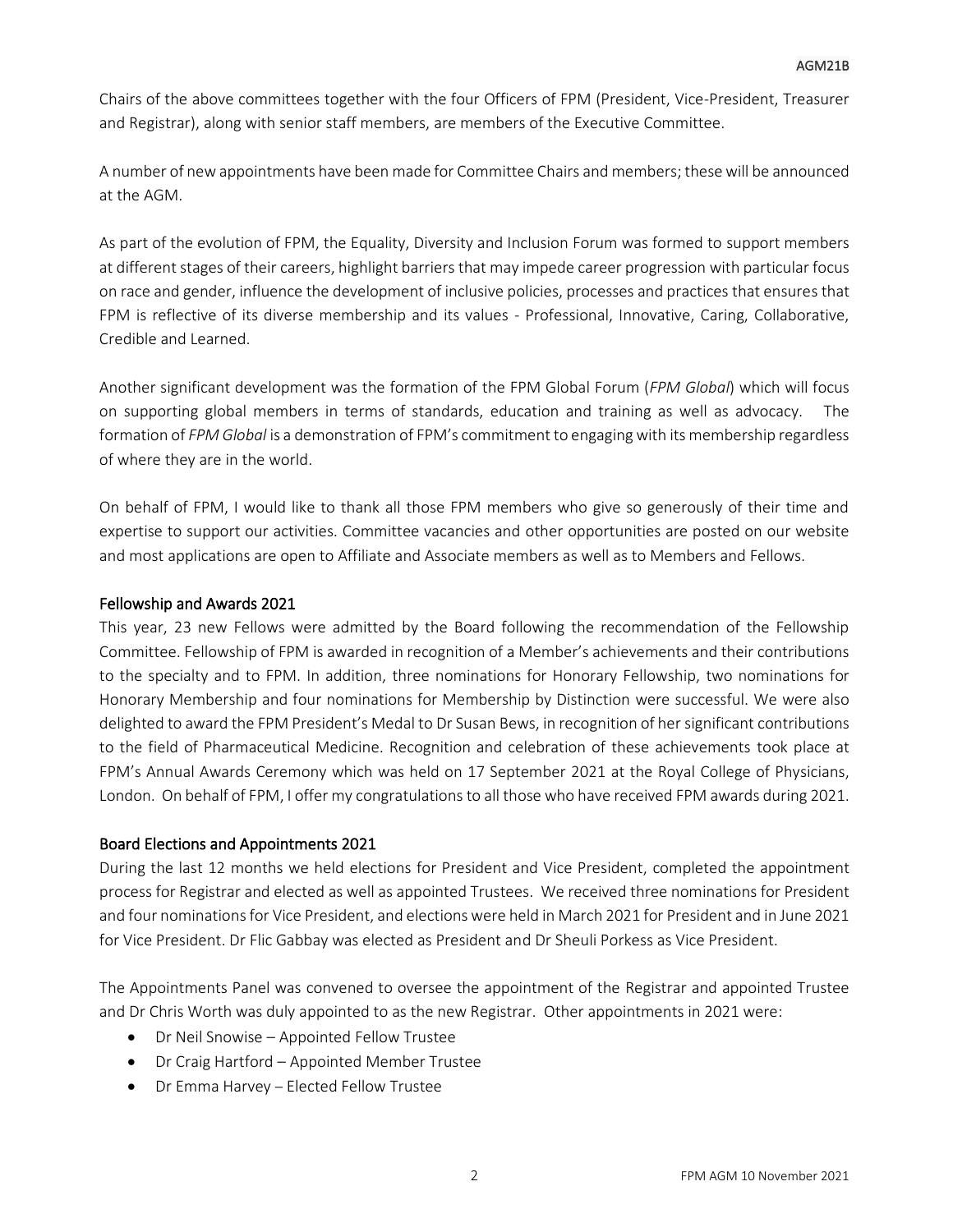As of 10 November 2021, Professor Tim Higenbottam stands down as President at this conclusion of his threeyear term, and I stand down as Registrar after serving two terms.

#### FPM Headquarters

FPM has been at its new headquarters in Angel Gate, Islington, for five years now. I know that many members have had the opportunity to visit for meetings, training, other events and, for some, revalidation appraisals. The COVID-19 pandemic has meant that the building was closed for nearly 18 months, but the office re-opened to staff members in September 2021 with strict COVID-19 protocols in place. A few members have attended the offices and it was wonderful to see colleagues again in person. FPM's offices are open between 9am-5pm Monday to Thursday and members can pre-book a meeting room free of charge for themselves or to meet with one other person. Members also can hire meeting rooms at a discounted rate for meetings of three or more people when the member attends in person. Please take advantage of our meeting rooms when you are in London by pre-booking a workspace or contact the office to hire one of our meeting rooms or recommend this to colleagues.

#### FPM Staff

Finally, I would like to record my thanks on behalf of the FPM membership to the staff for their continuing hard work in managing and supporting FPM's very varied activities: Marcia Philbin, Sarah Davis, Ben Cottam, Tony Roche, Andrew Meads, Katie Liversidge, Will Strange, Konrad Obiora, Marianne Whitelam and Eleanor Kingwell-Banham.

I would also like to thank the Head of Education Sam Baglioni, who joined FPM in March in a new post at the height of the COVID-19 pandemic and has made a significant contribution to the work of FPM in the short time that she has been with us. Thanks are extended also to the new Policy & Communication Assistant Joe Meredith who joined in August and the Revalidation Coordinator Sebastian Fielding who joins usin November. We wish Ben Fritchley, who left FPM in June, well in his new ventures.

Finally, I want to express special thanks to FPM's project intern Camila Pulliza, and two Kickstart Trainees, Musie Gebremariam and Ashleigh Fournier-Kelleher, who were on six-month placements to support them in gaining valuable work experience.

### B. TREASURER'S ANNUAL REPORT 2021: DR PETER FELDSCHREIBER FFPM

I am pleased to present my second report as Treasurer of the Faculty of Pharmaceutical Medicine. I would like to thank Dr Kamlesh Sheth FFPM for his support as co-member of the Finance Committee.

#### Financial Period – 1 January to 31 December 2020

As at 31 December 2020 FPM's total free reserves amounted to £875,808 (£807,113 at the start of the period). The current level represents approximately 5.9 months' operating costs based upon budgeted expenditure for 2021. In addition to this, a sum of £117,425 (2019: £115,152) has been designated in the year as a Tangible Fixed Asset fund and represents the net book value of those assets and is therefore not available to meet future expenditure. The trustees have designated £29,596 of free reserves (£29,596 also at the start of the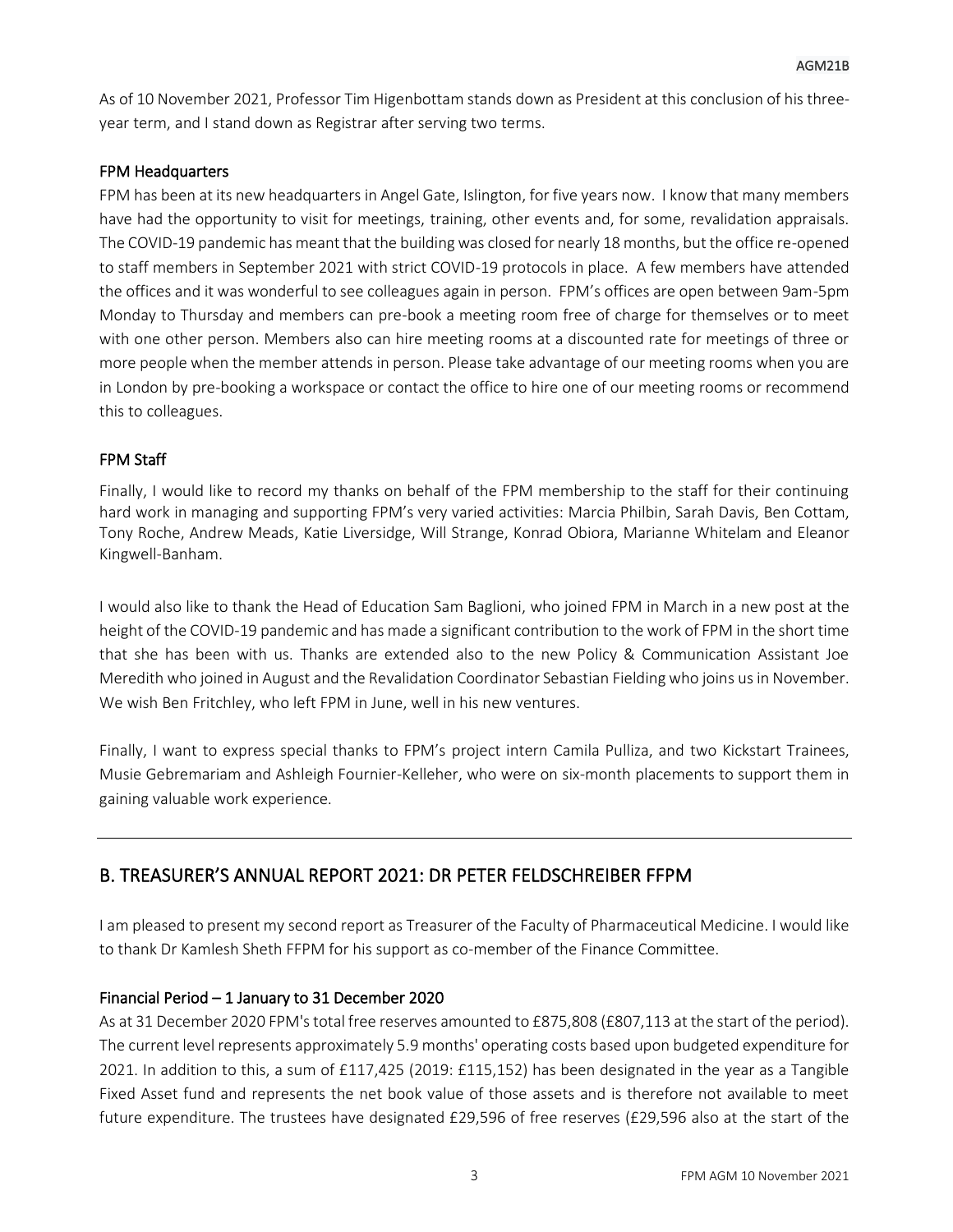year), which represents the balance of funds remaining from the Development Appeal in 2002, setting these funds aside at the trustees' discretion for development projects. The balance of unrestricted funds £846,212 (2019: £777,517) are general funds available to fund day to day operations.

As at 31 December 2020 FPM's accounts showed an operating surplus of £46,977 (2019: operating deficit of £39,342) before investment gains of £33,992 for the 12 months. Therefore, there was a surplus after investment gains of £80,969.

The full annual report and audited accounts for this period are available on FPM's website. If you have any questions on these please feel free to contact the Treasurer through the FPM office (fpm@fpm.or.uk).

#### Current Financial Year January – December 2021

In January 2021, the trustees approved a deficit operational budget for the year of £75,571 (including depreciation). At the time of writing, FPM is forecasting an operational deficit of £44,800 with income forecast £19,000 up on budget and expenditure down £12,000. FPM continued to benefit from a reduction in expenditure with events and training held online and the staff and committees working remotely, however a return to in person meetings and events in 2022 means costs in this area will increase.

A planned programme of financial review and business development which began in 2019 continues during 2021-23. In 2021 FPM focused on education and we delivered an extended programme of training including the popular courses to prepare for the DPM exams, completed the updating of the PMST curriculum and we have already seen an increase in the number exam candidates from outside of the UK as all our exams are held online.

For 2022 we are adding to the training offering with a series of masterclass and skills-based training and online delivery of both training and exams means we now have the potential to educate and assess individuals regardless of their location. FPM is also aiming to increase our membership and will initially focus on increasing the number of Affiliate members, both from the UK and internationally, by promoting the benefits of membership and the important work undertaken by FPM and our members. We also want to encourage our members to apply for full Membership and Fellowship and this will be a focus for our new Membership Committee.

#### Faculty of Pharmaceutical Medicine Development Appeal Fund

The FPM is very grateful to individuals and organisations that have donated funds to support the development of FPM over its thirty two-year history. Donations to the Development Fund are still very welcome. Members who are UK taxpayers and wishing to Gift Aid any donations or who are considering leaving a legacy to FPM are invited to contact myself or the Chief Executive for further details.

#### Thank You

I would like to take this opportunity to thank Dr Marcia Philbin, Chief Executive, Sarah Davis, Head of Membership and Operations and Andrew Meads, Operations Manager, for their support, and for the helpful advice of John Speed of JS2, our accountants, and of Joanna Pittman from Sayer Vincent, our Auditors. I would also particularly like to thank the FPM membership for its continuing support, advice and its varied activities which, as a charitable organisation, work to improve the health of patients and the public.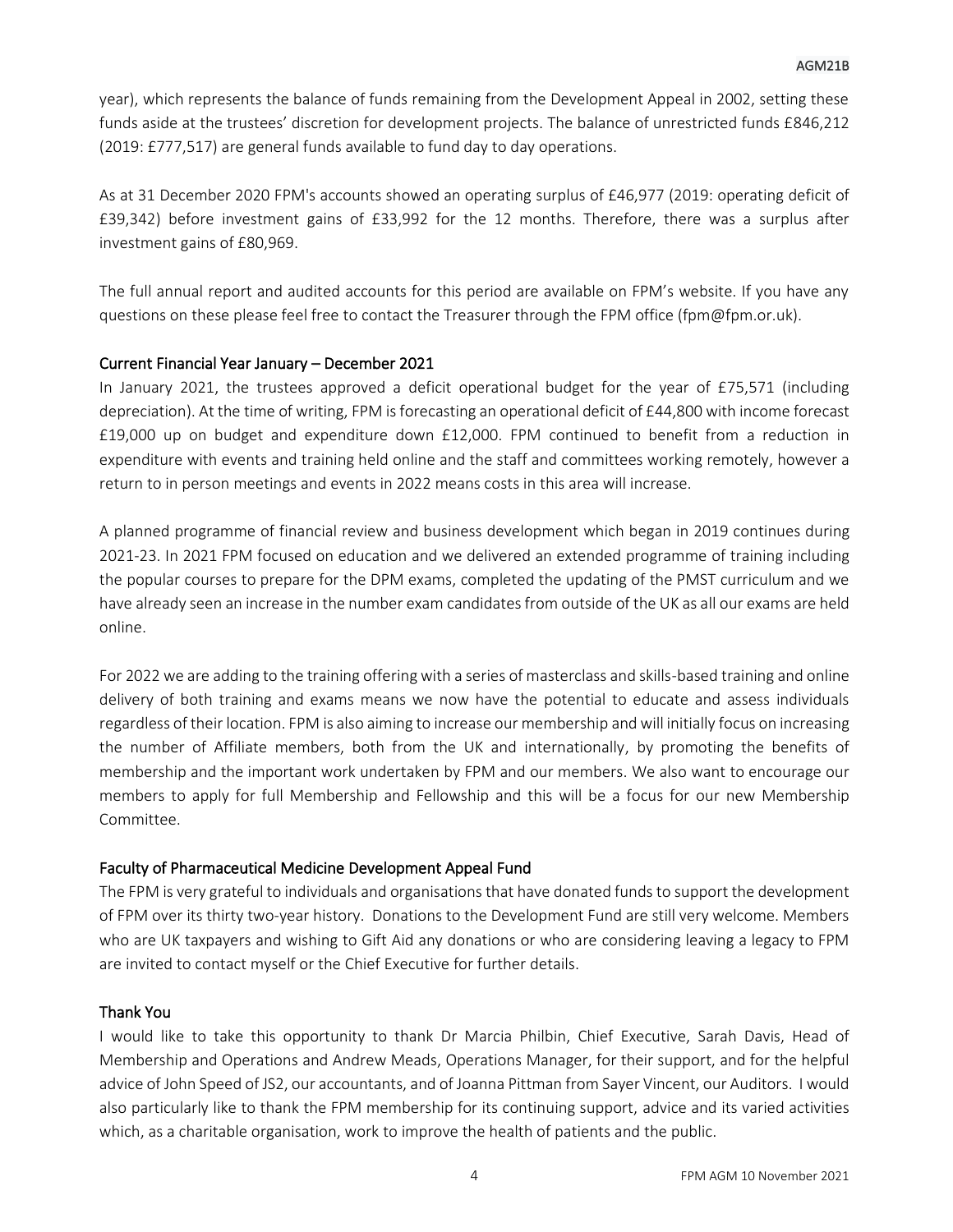# C. REPORT ON PROGRESS AND ACHIEVEMENTS IN 2021: PROF TIM HIGENBOTTAM, FPM PRESIDENT

#### Introduction

Our full report for last year (2020) appears in the Report and Financial Statements dated 31 December 2020, which was subject to external audit and approved by the Board on 6 May 2021. The document can be found on the FPM website and is also included with the agenda and papers for the 2021 AGM. The report below summarises the activities of FPM during 2021 and will be updated at the end of 2021 in preparation for the next year-end audit and reporting requirements.

My third and final year as President draws to an end at the AGM. May I welcome Dr Flic Gabbay who was elected in March as President and who is a founding member of the FPM. Also, we should welcome Dr Sheuli Porkess who was elected Vice President, having been chair of the Policy and Communications Group. Dr Chris Worth has been appointed as the FPM Registrar, having been treasurer from 2013-2019. We also have three new trustees, Dr Emma Harvey, Dr Neil Snowise and Dr Craig Hartford.

Coming to the end of a three-year cycle, it is valuable to reflect on what has been achieved and steps taken by FPM to fulfil its charitable objects. We began a new strategy in 2019, a focus of which had been on introducing digital facilities to support on-line examinations and international collaborations.

The first year of my presidency was challenging as the Chief Executive, Kathryn Swanston, had taken early retirement due to ill-health. Sarah Davis stepped in as interim Chief Executive, until the appointment of the new Chief Executive, Dr Marcia Philbin, who started work in July 2019. Fast forward through the next two and a half years, and we now find ourselves members of a charity with an enviable reputation and a specialty that is truly recognised for what it does – develops medicines for the benefit of patients, the world over. We still have some way to travel, but as with the life sciences sector, our profession has become recognised for its significant contribution to some of the major solutions to control the COVID-19 pandemic.

FPM exams are now run on-line, with remote invigilation, throughout 2021. This has not simply sustained the membership, but has expanded the number who are engaged, including internationally based candidates. The Education Day was transformed into a successful online Education Week and the extraordinary Annual Symposium was delivered digitally over two days. Indeed, FPM won a coveted "Highly Commended" award at the 2021 Memcom Awards in September, for the Best Event of the Year Category. Last year's AGM also went on-line and attracted more members than we have seen for a decade.

Such change could not have occurred without the dedication, hard work and adaptability of the FPM staff and the leadership of Marcia who has been successful at both strategic staff recruitment and diversifying and strengthening FPM's income streams, including securing several significant grants, to support this development. Two new posts, which have helped spearhead FPM's development, were approved by the board of trustees, these being the Membership and Events Manager and the Head of Education. For Policy and Communications, the team has also expanded, to support the growing ambitions of members and external stakeholders, as FPM's reputation continues to strengthen.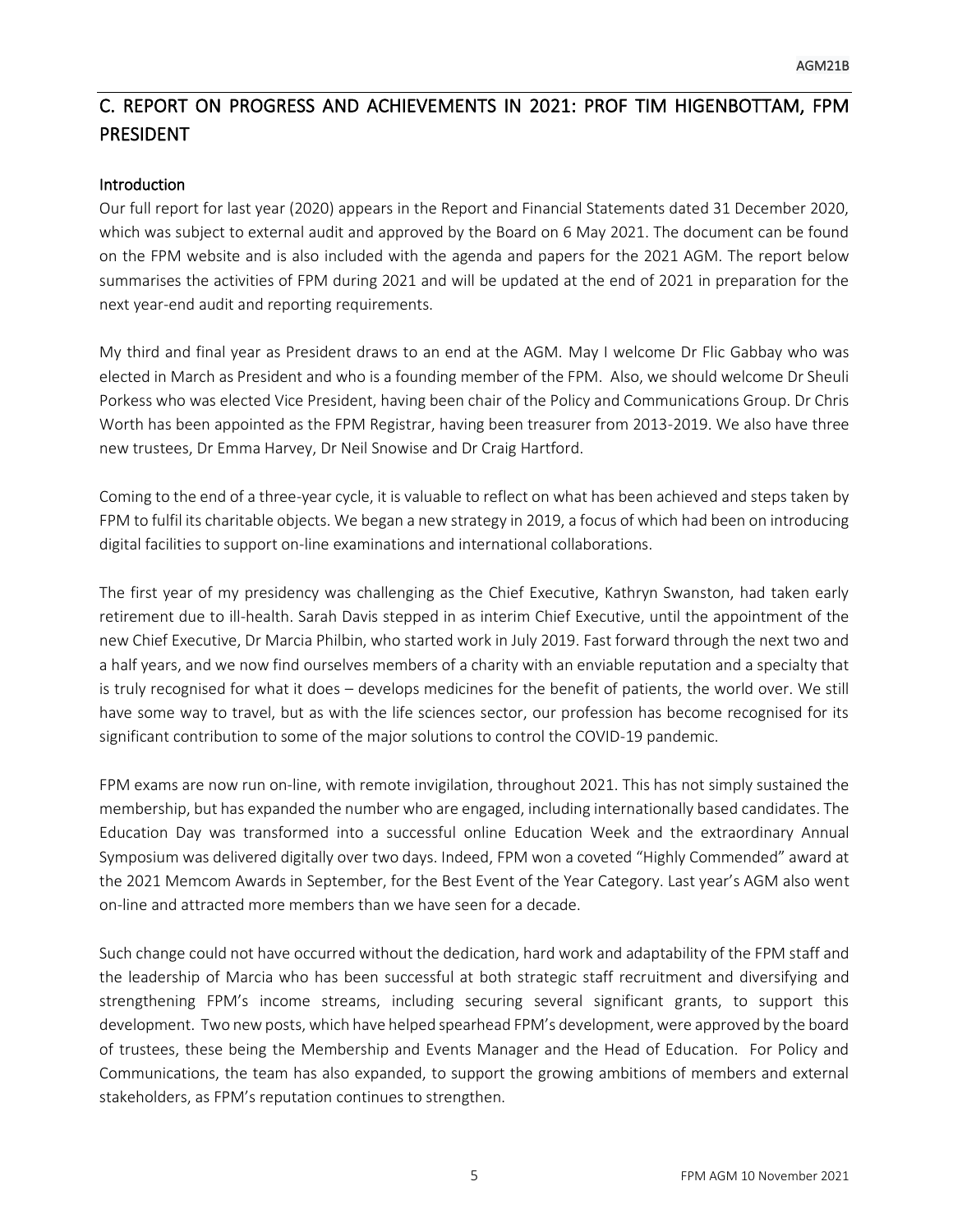#### AGM21B

Across FPM, committees, new forums and working groups have sprung up, all supported and emboldened in many ways by FPM's digital innovations, including vlogs and blogs, social media and other on-line forms of communications. These platforms have encouraged engagement in many ways, including in election nominations and turnout, drawing more members to vote in ballots and participate in other engagement exercises than ever before. Across the membership, volunteers for writing and contributing to general knowledge on medicines has become a commonplace activity.

Our new PMST curriculum, which was supported by 62 members, was approved in May. A new syllabus has been developed for the training of First into Human and will involve in-work training & assessment, similar to PMST. The Brighton and Sussex Medical School undergraduate 'spiral curriculum' in Medicines Development continues to give those medical students a thorough grounding in the science and practice of all aspects of pharmaceutical medicine and the appropriate use of medicines. The programme has now been extended to Kent & Medway Medical School and we are now considering opportunities to digitalise the content to disseminate to even more settings.

To bring information, ideas and knowledge, the 'FPM Journal' has been replaced with 'Deep Dives' and 'Blogs' to give a fuller and more engaging experience for members and international readers. Social media activity and engagement has skyrocketed, boosted by the hard work of staff and members, but also due to our growing external profile. We have engaged in a number of critical and high-profile public consultations, including the DHSC *Women's Health Strategy* and the MHRA *Future of Medical Device Regulation*.

So, may I thank all our members and encourage you to join the AGM this year at 17:30 on the 10 Nov 2021. Not only to hear and to agree the plans for the year but also to enjoy a virtual meeting with colleagues in our conversation rooms so bring a glass of your favourite tipple. It could be fun!

#### Revalidation and appraisals

FPM is a Designated Body for providing annual appraisals and GMC revalidation. On 25 October 2021, 623 members had a prescribed connection to FPM as a designated body, the highest number of connected doctors since the introduction of revalidation at the end of 2012.

There has continued to be a greater focus on health and wellbeing at the appraisals during the pandemic and, with NHSE and GMC backing, there continues to be considerable flexibility for doctors whose lives have been impacted either personally or professionally by the pandemic. This rebalancing and support has been appreciated by our doctors. NHSE guidance continues to allow appraisals to take place via video conference, and feedback shows this is working well.

#### Education, Standards, Ethics and Practice

The GMC approved FPM's new 'Curriculum for Pharmaceutical Medicine Speciality Training' on 20 May 2021 and it was formally implemented in August 2021. Of the 100 trainees enrolled onto the programme after the new curriculum was approved, 61 remained on the 2010 curriculum and 39 will move to the new.

We held our first PMST Assessment Day on 8 September. The panel assessed five applicants; the panel's decisions are pending.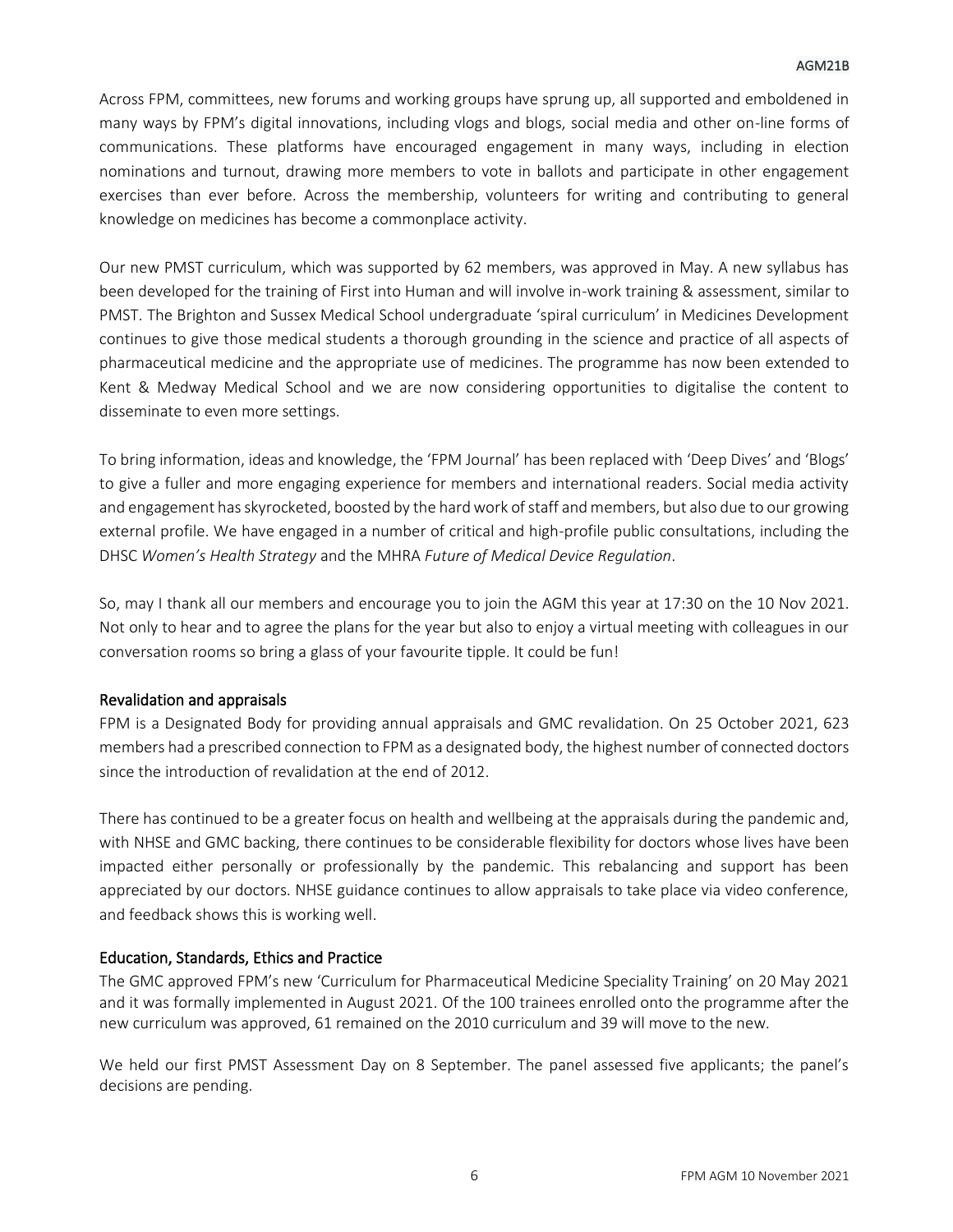GMC held its full annual national training survey (in 2020 it conducted a modified version because of the COVID-19 pandemic). The survey was live between 20 April 2021 and 18 May 2021. 80 trainees and 80 ESs were included in the survey with 65% of trainees and 64% completing the survey. The overall satisfaction of trainees and ESs was 81% and 72% respectively.

The lecture-based undergraduate Drug Discovery and Development programme for Brighton and Sussex Medical School (BSMS) and Kent and Medway Medical School (KMMS) has continued to be delivered as live sessions via remote communications applications. Other medical schools have expressed interest, which has prompted the partners: FPM, ABPI and BSMS to discuss how to convert the existing programme into a digital format, to be able to distribute the learning more widely and without the need for live lectures. The aim is to agree on the plan by the end of 2021.

The DPM Training Program was for the second year run successfully in an online format, attracting high numbers of bookings across the 9 modules, and providing an indication of the level of interest in education available via FPM. Complementary training programmes, open to all learner groups interested in pharmaceutical medicine are currently being planned for 2022.

There have been several appointments over the last year with Samantha Baglioni joining as FPM's new Head of Education in March 2021, Dr Ulrike Lorch as Director of Human Pharmacology and Dr Don Nwose as Director of Experimental Therapeutics, and the re-election in October 2021 of Dr Penny Ward for another three-year term as Chair Education and Standards.

The Ethics and Practice Committee supported a series of three webinars designed to help medical directors and other leaders in embedding the ABPI Principles within their organisations. The sessions focused on: an Introduction to the ABPI Principles; the 'Patients' principle; and the Integrity, Transparency and Respect principles. The EPC is currently considering how to bring the Good Pharmaceutical Medical Practice guidance 'to life' and make the guidance and associated support as useful and engaging as possible for FPM members and other stakeholders.

Other successes for 2021 include:

#### EXAMS

- All exams held online with remote invigilation
- DIPLOMA/CERTIFICATE IN PHARMCEUTICAL MEDICINE
	- 51 Candidates sat CPM (DPM part 1) exam the highest number since 2015
	- 26 candidates passed (51% pass rate) usual range is 50-60%
	- 32 candidates sat DPM part 2 exam (SAQ paper)
	- 31 candidates sat DPM part 3 exam (CAP paper)
	- There were 16 international C/DPM candidates (up from 13 in 2020)

#### DIPLOMA/CERTIFICATE IN HUMAN PHARMACHOLOGY

- 5 candidates applied to sit the CHP exam
- 4 candidates applied to sit the DHP exam (paper 2)
- 4 candidates applied to sit the DHP exam (paper 3)
- 1 candidate was awarded DHP after submitting their training portfolio for review

PMST

- 19 candidates have enrolled onto the PMST
- 23 candidates have completed the PMST programme
- 24 pharmaceutical physicians were entered onto the GMC's specialist register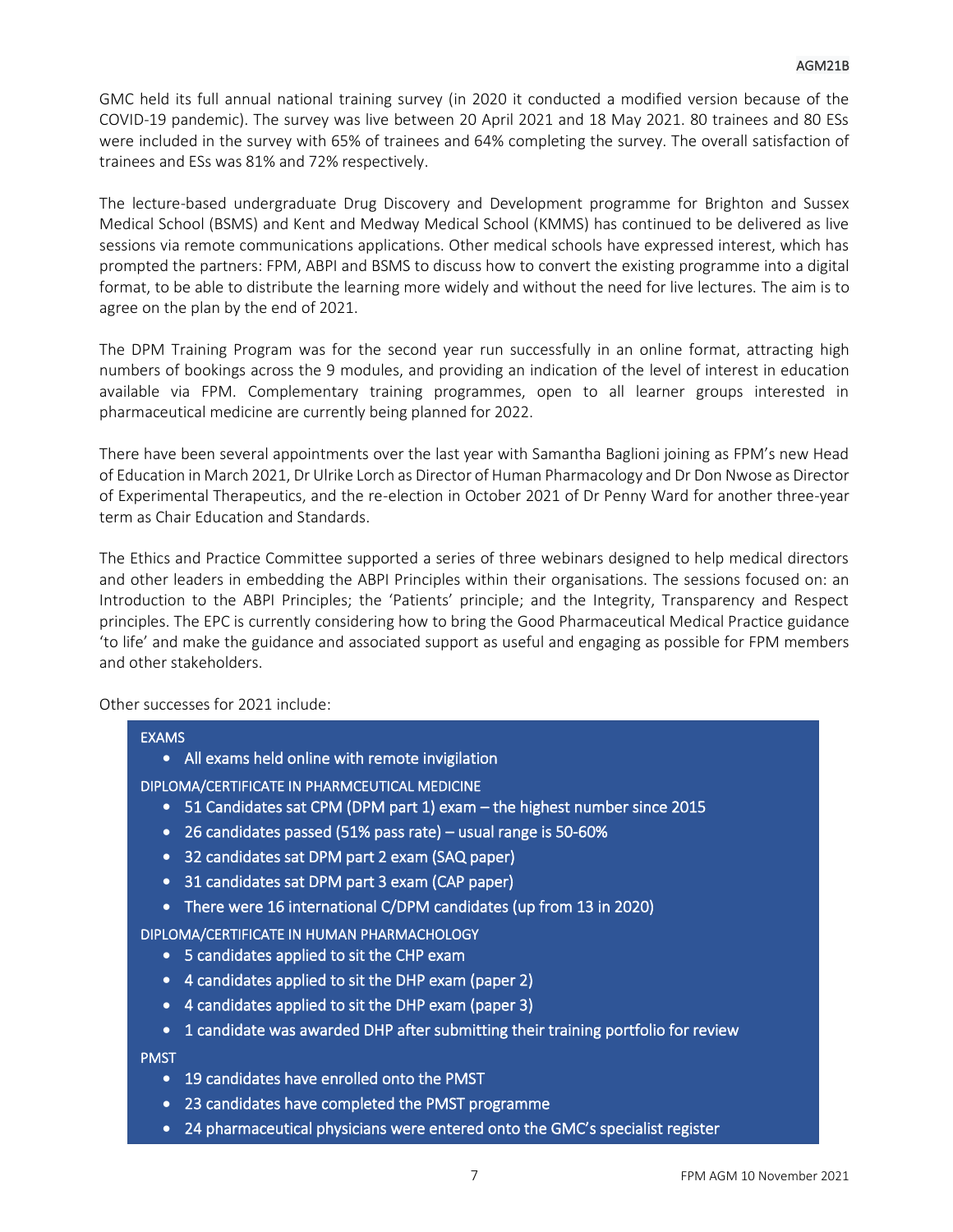#### Policy and Communications

FPM continues to raise awareness of and advocate publicly for the science and practice of pharmaceutical medicine and the benefits that the specialty can bring to public health. During 2021 a main focus has been a continuation of high levels of press and media engagement and, certainly, in the early part of the year, FPM spokespeople were quoted in national press on a weekly basis. This activity has brought a welcome attention and scrutiny on our organisation and its members, but this has been more than matched by a succession of comprehensive responses to public consultations, most notably the DHSC Women's Health Strategy, MHRA Future of Medical Device Regulation, feedback on the Good Clinical Trial Collaborative consultation on RCTs, the DHSC consultation on the future regulation of HCPs and many, many more. Members and staff are also increasingly being invited to join a variety of external committees and working groups, further expanding FPM's influence and bolstering our reputation.

Another significant adaptation is the shift from the 'FPM Journal' format for member communications, to a more focused, bespoke and responsive platform of 'Deep Dives' – longer, more academic articles, and 'Blogs' – commentary pieces, reflections, book reviews, obituaries etc. These are regularly supplemented by FPM news bulletins and events updates, and information and notices from external stakeholders.

This work is still being bolstered by the ever-evolving website which was launched in March 2020, and whose impact remains significant, with >100% increase in pageviews versus the old website. The successful, and costeffective, launch of the website received industry recognition this year with a shortlisting at the 2021 Memcom awards against a very competitive field of entries.

FPM continues to engage an expanding audience via social media, delivering thought leadership, links to our blog articles, and – of course – promotional posts of our events and other activities. The FPM LinkedIn page remains a key tool in our digital communications, and we are due to reach 5000-page followers before the end of 2021. This audience has been developed organically with a content-oriented publication strategy. The most popular posts have been ones which have celebrated achievements of our members, e.g. during the 2020 Annual Awards (held in January 2021) an attached campaign attracted c. 100 new page followers above the normal acquisition rate.

Our Twitter presence is also being amplified by increasing support from key stakeholders. Metrics are up across the board vs 2020\* - engagement rates >44%, link clicks >630%, retweets >140% (\*July 23 to 21 October 2021 vs 2020).

In 2021 we also had a soft relaunch of the FPM Facebook page, which is being used for public-engagement activities. Although it is too soon to measure the impact, we expect to see an organic growth of page followers and engagement rates.

Email communications are the third pillar of our digital communications and metrics remain extremely high against industry benchmarks.

Our events offering has continued to expand and diversify, and innovative models – 'fireside chats', 'journal club', policy workshops and online conversations have become established products, which continue to attract good, engaged audiences. Live events are now supplemented by an 'on demand' service, offering registrants the chance to catch-up at their leisure, ensuring no-one misses out.

Specific successes include:

FPM website pageviews >2.7% vs 2020 (against a projected decrease due to a very popular P Ward blog article published in April 2020). Also >147.7% vs 2019 (old website) Twitter engagement rates >44% vs like-for-like period in 2020.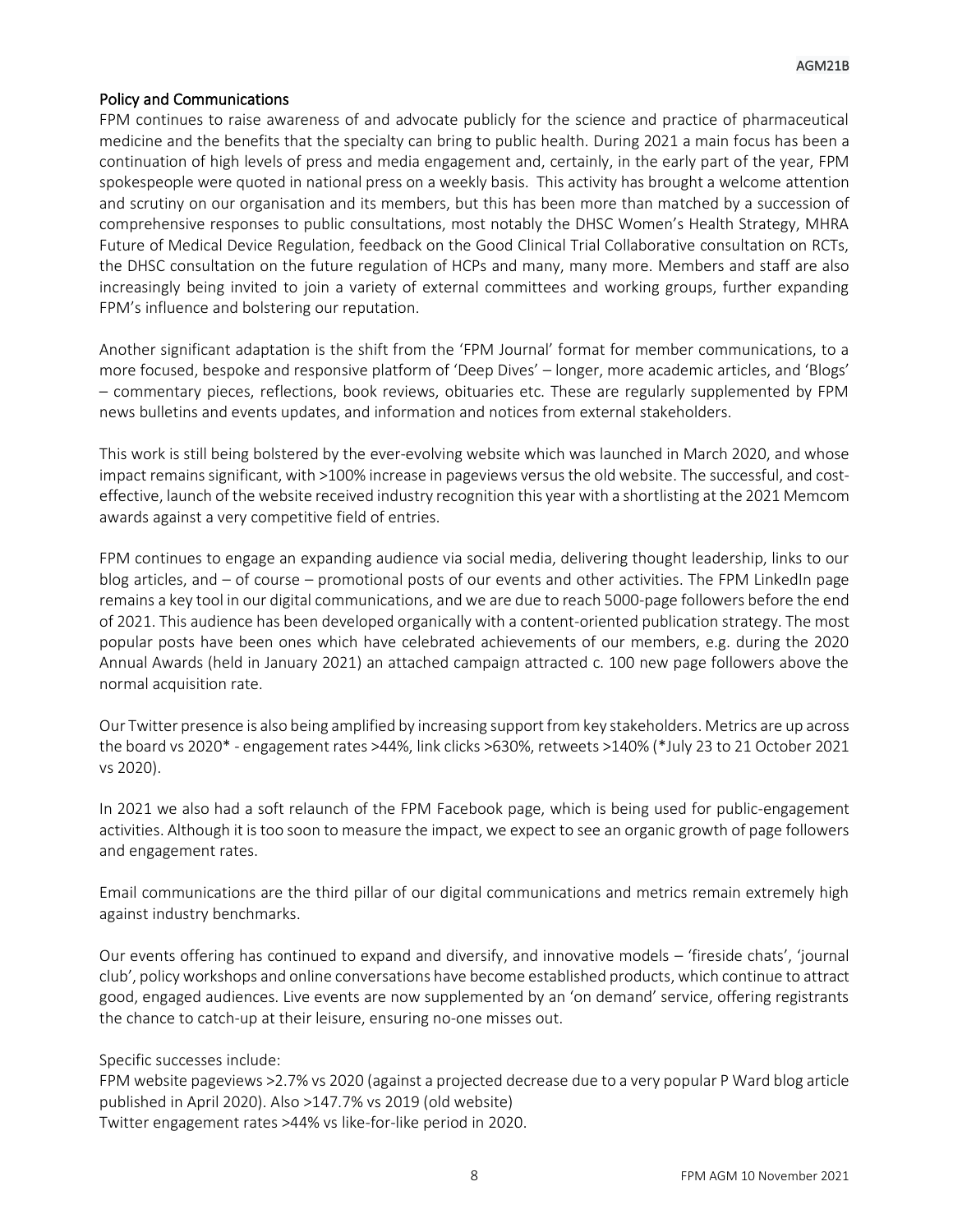FPM Bulletin continues to exceed industry benchmarks: 45% open rate (vs 22% for professional services, 19% for pharmaceuticals, and 25% for non-profit), and a 9% click rate (vs 2.5%, 2.3% and 2.8% respectively)

- Responding to dozens of consultations and media requests on COVID-19, receiving significant coverage
- The Annual Symposium took place on 26 and 27 November 2020 on the theme of Future trends in Pharmaceutical Medicine.

#### Events

The COVID-19 crisis has accelerated FPM's use of digital platforms to broaden the range of events that it offers its members which included offering both free and paid-for webinars for educational purposes, training programmes and special events such as Understanding Observational Studies in the time of COVID-19 and the FPM x MWF – The Menopause webinars. We have collaborated with three organisations in 2021 to develop and run specific programmes: Drug Safety Research Unit (DSRU), Medical Women's Federation (MWF) and the Association of the British Pharmaceutical Industry (ABPI). The success of the online events means that FPM will in future develop a model of both face to face and online activities with the aim of increasing accessibility to all its members as well as non-members. A summary of the online events undertaken by FPM is provided below:

| <b>Education</b>                                                                                 | <b>Training</b>                                                     | <b>Conversations</b>                                                   | <b>Specific topics</b>                                                                                                   |
|--------------------------------------------------------------------------------------------------|---------------------------------------------------------------------|------------------------------------------------------------------------|--------------------------------------------------------------------------------------------------------------------------|
| FPM Annual Symposium<br>2021                                                                     | <b>Managing Medical</b><br>Emergencies                              | Enabling a Greater<br>Diversity of People in<br><b>Clinical Trials</b> | Understanding<br>Observational Studies in<br>the time of COVID-19  <br>Data analytics /<br>estimates / definitions       |
| <b>FPM Education Week</b><br>2021: Pharmacogenomics<br>in clinical pharmacology<br>and screening | The Code in a Day: a<br>guided tour of the ABPI<br>Code of Practice | In Vitro Diagnostics -<br>Companions or Not?                           | ABPI-FPM Joint Event  <br>Integrity, Transparency<br>and Respect: the ABPI<br>Code of Practice<br>Principles             |
| Preparing for the DPM<br>Exam                                                                    | Essential Leadership Skills<br>for Pharmaceutical<br>Physicians     |                                                                        | 'Fireside chat' with<br>Pauline Williams CBE to<br>celebrate International<br>Day of Women and Girls<br>in Science       |
| <b>DPM Training Programme</b>                                                                    | Professional wellbeing<br>workshops                                 |                                                                        | $FPM \times MWF - The$<br>Menopause: Not just a<br>woman's issue.<br>Day 1: Raise Awareness<br>Day 2: What can we<br>do? |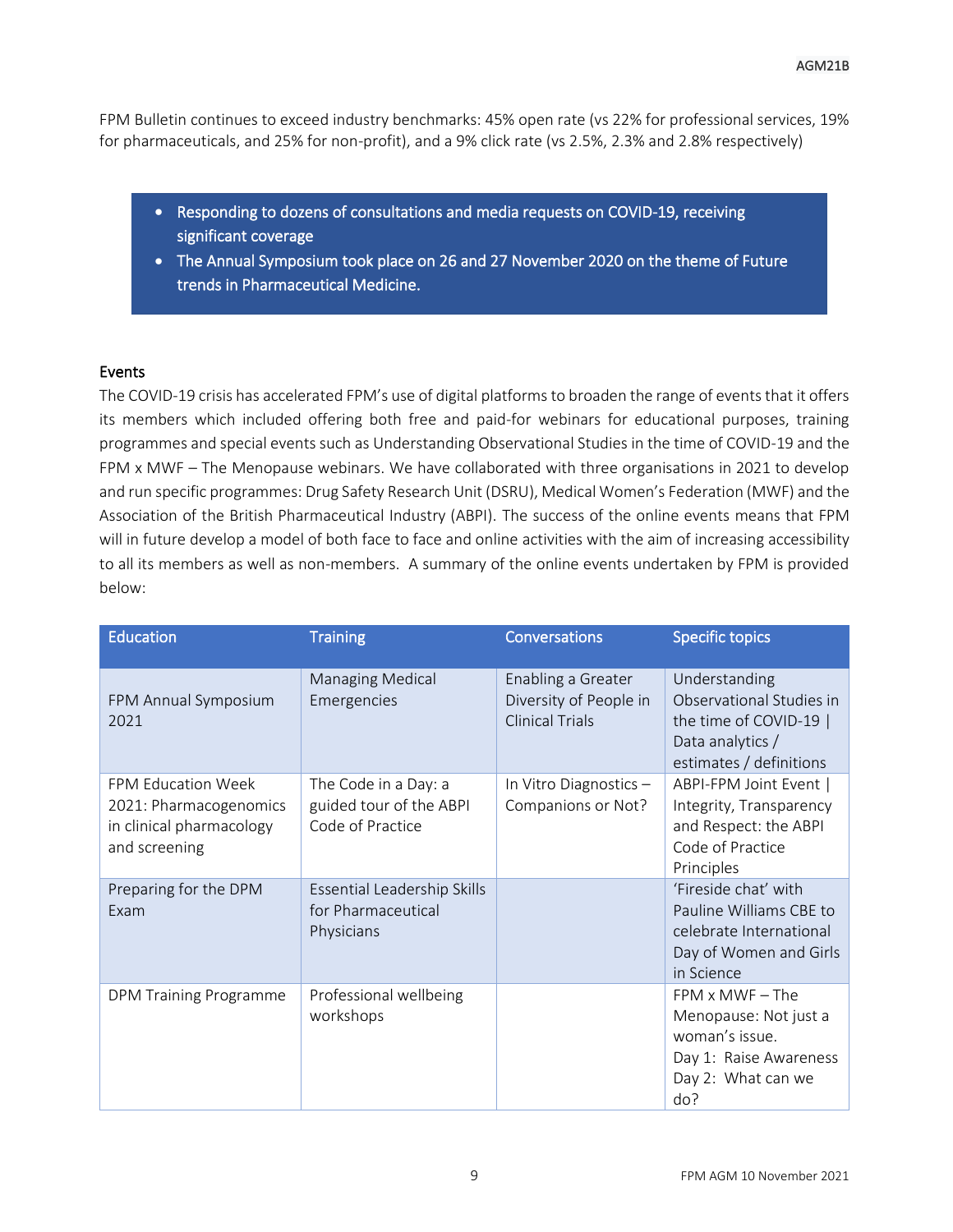FPM established its virtual Journal Club in May 2020, and it continues to be popular with members. Papers debated at Journal Club for this reporting period:

- The effect of hepatic impairment on outcomes in phase 1 clinical trials in cancer subjects (led by Dr Hammed Balogun)
- COVID-19 vaccine BNT162b1 elicits human antibody and TH1 T cell responses (Dr Federica Borghese)
- Technology and the NHS Estate (Dr Faten Arouri)
- Efficacy and safety of guselkumab, an anti-interleukin-23 monoclonal antibody, compared with adalimumab for the treatment of patients with moderate to severe psoriasis with randomized withdrawal and retreatment (Dr Mehbub Shafi)
- A noninflammatory mRNA vaccine for treatment of experimental autoimmune encephalomyelitis (Dr Shaun Flint)
- CRISPR-Cas9 In Vivo Gene Editing for Transthyretin Amyloidosis (Dr Daniel Casey)

As highlighted in the 2020 report, a casualty of the COVID-19 pandemic was the unprecedented disruption to clinical trial programmes. In collaboration with the ABPI and the MHRA, FPM carried out a survey to identify the innovations and adaptions undertaken to maintain clinical trials programmes during the COVID-19 crisis. In December 2020 FPM published a report based on the responses to the survey and held a workshop on 20 January 2020 to discuss the key recommendations of embedding resilience, addressing the global health challenges and importance of education and standards.

#### Objectives for 2022

- 1. The FPM Strategy 2020-2022 is coming to an end and attention will focus on developing FPM Strategy 2023-2025.
- 2. A new Board of Trustees will take office at the 2021 AGM with a new President, Vice-President, Registrar and three new trustees. A programme of induction will be put in place to support the new trustees.
- 3. The review of the digital infrastructure in FPM as part of the modernisation plan will continue, especially to implement a new Association Management Platform to automate processes and increase membership engagement.
- 4. A new Learning Management System will also be implemented in support of FPM's expanding education and training provision which will be rolled out in 2021.

#### Thank You

Finally, once again FPM would like to extend thanks to all our members who have contributed to our activities this year, whether as committee members, specialty advisers, educational supervisors, appraisers, examiners or by supporting raising awareness and advocacy events and policy projects. We truly value your participation and support.